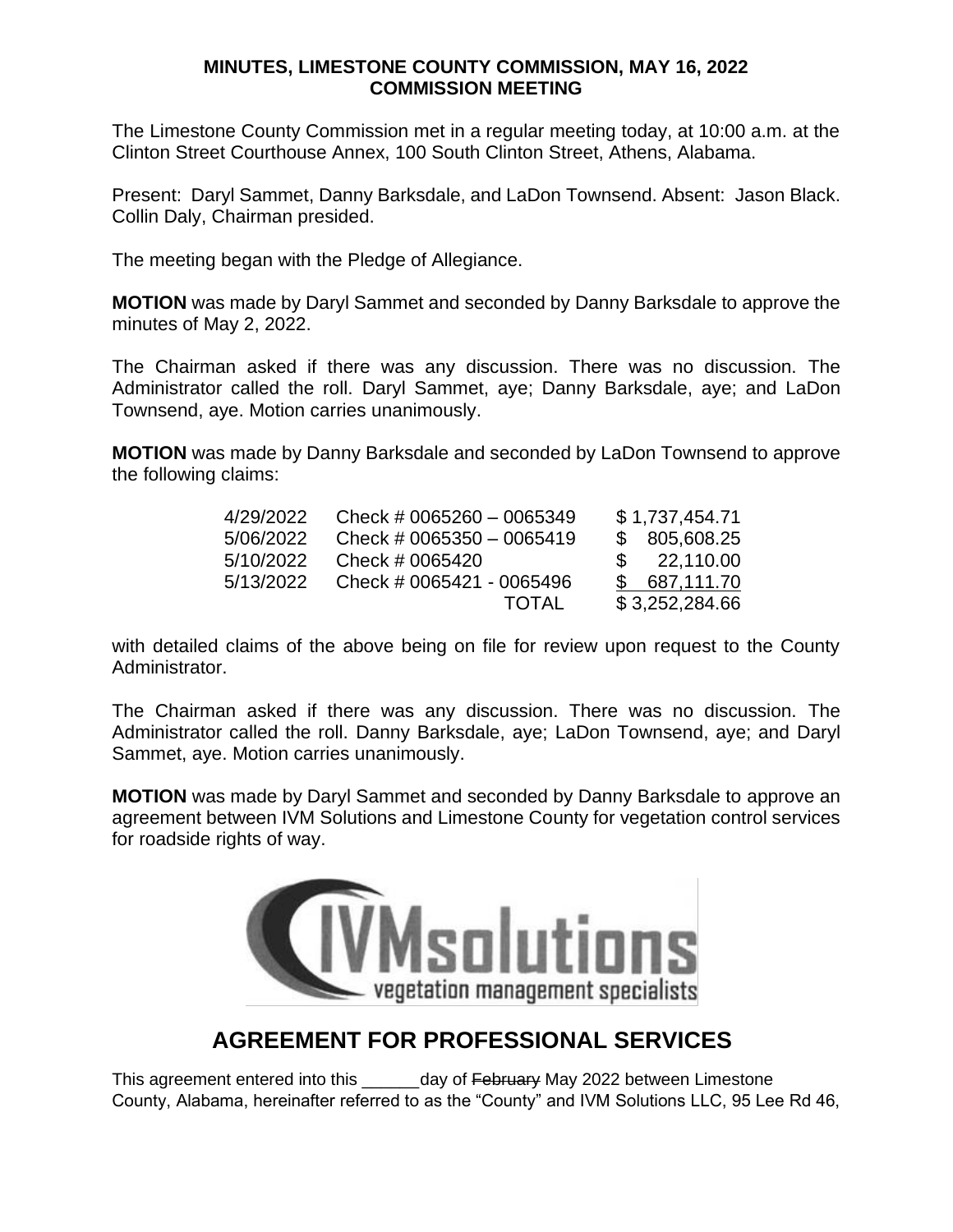Suite J, Auburn, AL 36830, hereinafter referred to as the "Professional".

Whereas, the County wishes to retain the Professional to provide vegetation control services for roadside rights of way, and the Professional wishes to provide the same in accordance with the terms and conditions of this agreement.

Now, therefore, in consideration of the mutual covenants contained herein, the parties hereto agree as follows:

The Agreement consists of this written agreement. The Professional shall perform the following services in accordance with this agreement.

# **SCOPE OF SERVICES**

The scope of services is to provide professional services to the County as outlined below:

- Provide timed application and chemical mixes to achieve desired outcome
- Provide all equipment and personal to apply herbicide to desired ROWs
- Provide quality assurance by evaluating each application
- Identifying all unwanted vegetation before each application thereby designing a program to eliminate those species
- After each evaluation Professional will provide herbicide recommendations based off of previous years application practices, weeds present at time of application, and desired outcome in each area.
- County shall purchase herbicide from county or state bid and have said herbicide available for Professional before beginning application
- Professional will provide County will daily application reports to ensure proper inventory.
- Professional will maintain a daily inventory and return any and all unused herbicide upon completion of each application.

# **PROJECT PERIOD & SCHEDULE**

The Scope of Services shall be provided for a period of approximately 12 months, beginning the date this contract is executed until 365 days later. Contract will auto renew at the end of the term until contract is terminated by either County or Professional

The following schedule is meant to be a guideline for herbicide application timing. Actual dates of application will be based off of onsite evaluation conducted by the Professional and Counties desired outcome.

Application #1 - February/March

Application #2 - May/June

Application #3 - July/September

A. All areas defined in Scope of Project, Appendix I shall receive a minimum of two (2) herbicide treatments and one (1) optional herbicide treatment during 2022 as follows: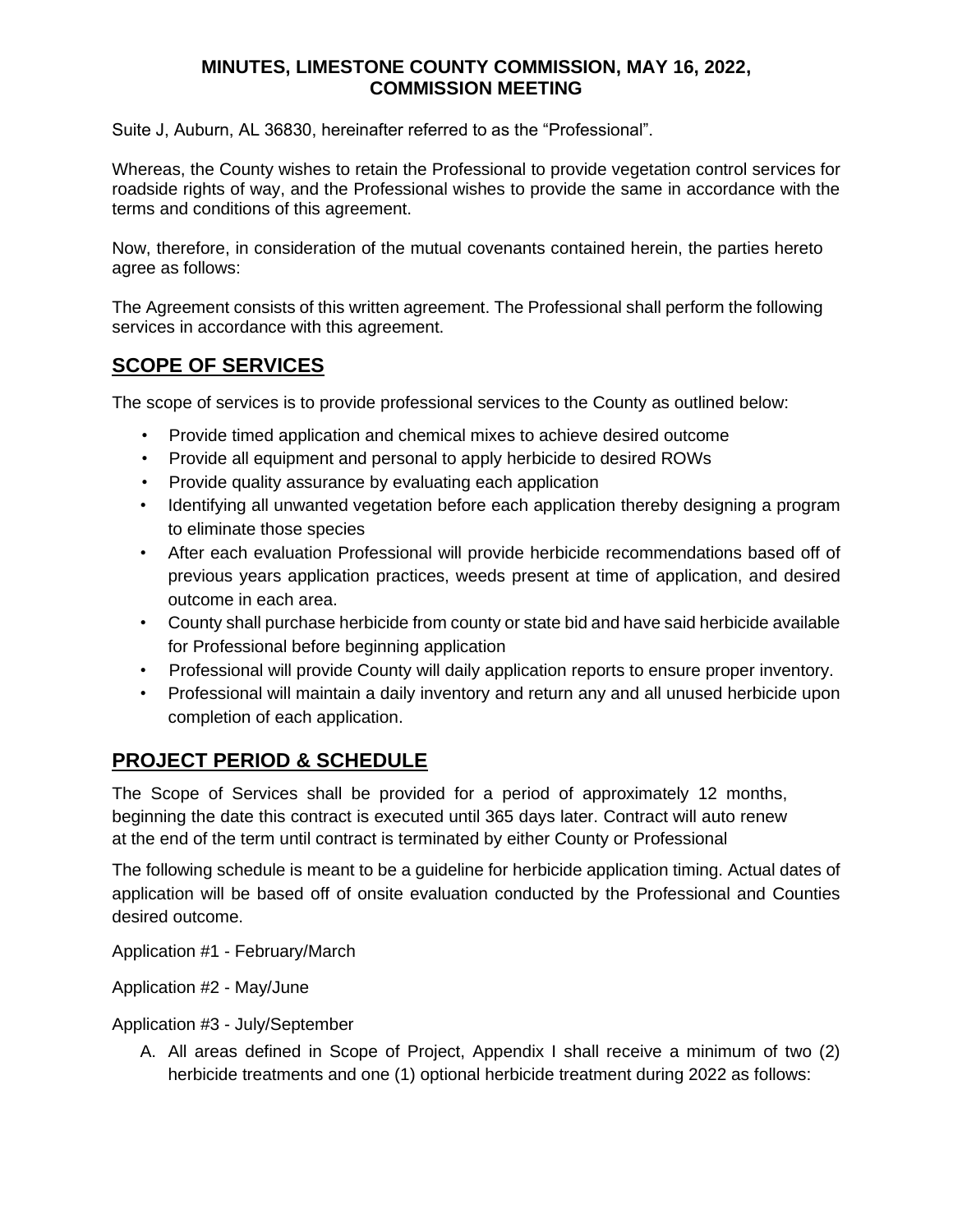- 1. First Treatment Winter application for the control of annual grasses and broadleaf weeds. In addition to preemergent control of summer annual weeds and grasses. Treatment must begin within ten (10) days of Notice to Proceed. The first complete treatment must be completed within thirty (30) calendar days from the date of Notice to Proceed.
- 2. Second Treatment Summer application for the control of annual and non- desired perennial grass and broadleaf weeds. Constant evaluation by the Contractor will be required to ensure that the vegetation growing does not exceed 16". Second treatment upon evaluation by Contractor shall begin before the vegetation reaches 16"
- 3. Third Treatment- Late Summer after County and the Professional evaluate vegetation growth depending on amounts of rainfall and other related factors throughout the year.

Follow-Up Treatments - As required by the County within ten (10) calendar days following completion of first and second treatment inspections.

B. The Contractor will submit a work schedule including a detailed explanation of which areas and when these areas will be treated for the County's review. The schedule must be submitted prior to the start of this portion of the project.

# **FEE FOR PROFESSIONAL SERVICES**

The Professional will provide selective weed control and growth suppression applications to paved roads set forth by County.

Price Per Centerline Mile: \$40.00

## **BILLINGS AND PAYMENTS**

The Professional will submit billings upon completion of application. Payments are due and payable in full thirty (30) days from date of the invoice.

If the above terms are acceptable, please sign below for authorization for the proposed consulting services.

# **TERMINATION OF SERVICE**

The County shall have the right at any time to terminate this Agreement by giving the Professional thirty (30) working day's written notice of its intent to terminate this Agreement, or any portion thereof. The County shall be obligated to pay the Professional for all costs and services rendered by the Professional for the rest of the calendar year upon termination.

Furthermore, the Professional reserves the right to terminate this Agreement at any time. The Professional shall give the County a thirty (30) days written notice of its intent to terminate this Agreement or any portion thereof.

## **INSURANCE & LIABILITY**

The Professional shall maintain, during the life of the contract, Comprehensive General Liability Insurance, Comprehensive Automobile Liability Insurance, and Workman's Compensation Insurance with limits not less than those set forth below: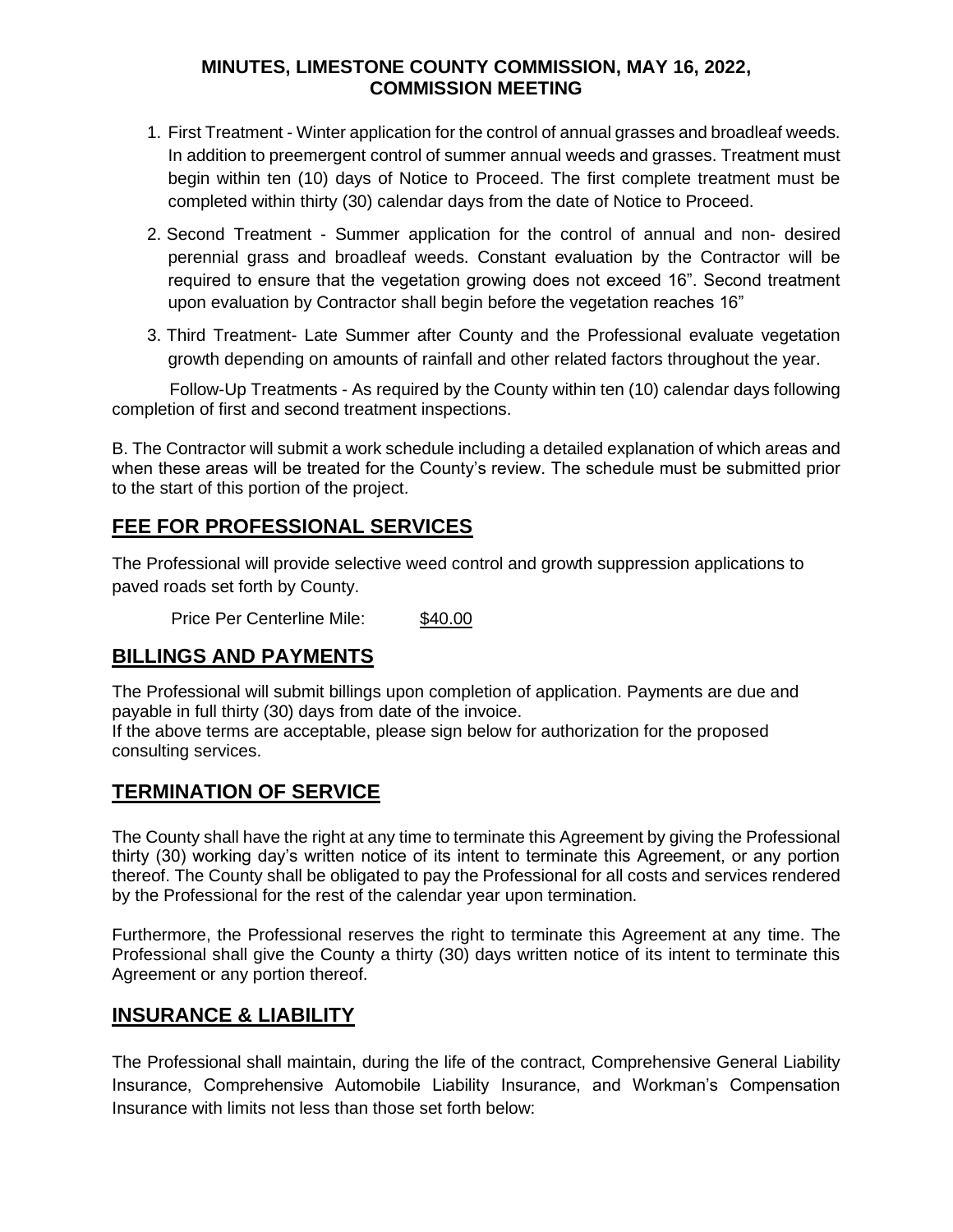- Comprehensive General Liability Insurance: Liability limits of a minimum of \$1,000,000.00 each occurrence and \$1,000,000.00 aggregate.
- Comprehensive Automobile Liability Insurance: Liability limit of a minimum \$1,000,000.00 any one accident
- Workman's Compensation Insurance: Statutory coverage.

The Professional shall provide the County with Certificates of Insurance evidencing the coverage required above. Such certificates shall provide that the County be given at least 30 days prior written notice of any cancellation of, intention to not renew, or material change in such coverage.

The providing of any insurance required herein does not relieve the County of any of the responsibilities or obligations assumed by the Professional in the contract or for which the Professional may be liable by law or otherwise.

Failure to provide and continue in force such insurance as required above shall be deemed a material breach of the contract and shall operate as an immediate termination thereof.

The Professional assumes all liability for damages caused through a direct result of misuse of an herbicide. Any off-target damages or complaints by constituents will be addressed within 24hrs after notification by Professional. The Professional will make every effort possible answer and address any concerns that arise during the contract period.

## **LICENSES**

It shall be the Professional responsibility to possess all proper City, County, State and Federal Licenses and shall familiarize himself and comply with all City Ordinances, County Resolutions, State Laws and Federal Laws.

## **INDEMNITY**

To the extent permitted by law, Professional agrees to indemnify, defend and hold harmless Client, Limestone County, Alabama, Limestone County Commission, Chairman, Limestone County Commission, Limestone County Commissioners, Limestone County Engineer, Limestone County Highway Department, any other Limestone County officials, and any servants or employees of the Client or any of the forgoing from and against any and all loss, damage, claim or liability (including, without limitation reasonable attorney's fees) incurred by or imposed on the Client, to the extent caused by the negligent acts or actions performed by the Professional during the performance of the Scope of Services under this Agreement; provided, however, that Professional shall not, and shall not be obligated to, indemnify, defend or hold harmless Client from or against any loss to the extent the loss arises from the negligence or willful misconduct of the Client. Upon notice from Client of any action or proceeding subject to the indemnification in this section, Professional agrees to defend the Client in the action or proceeding.

To the extent permitted by law, Client agrees to indemnify, defend and hold harmless Professional, its officials and employees from and against any and all loss, damage, claim or liability (including, without limitation reasonable attorney's fees) incurred by or imposed on the Professional, to the extent caused by the negligent acts or actions of the Client; provided, however, that Client shall not, and shall not be obligated to, indemnify, defend or hold harmless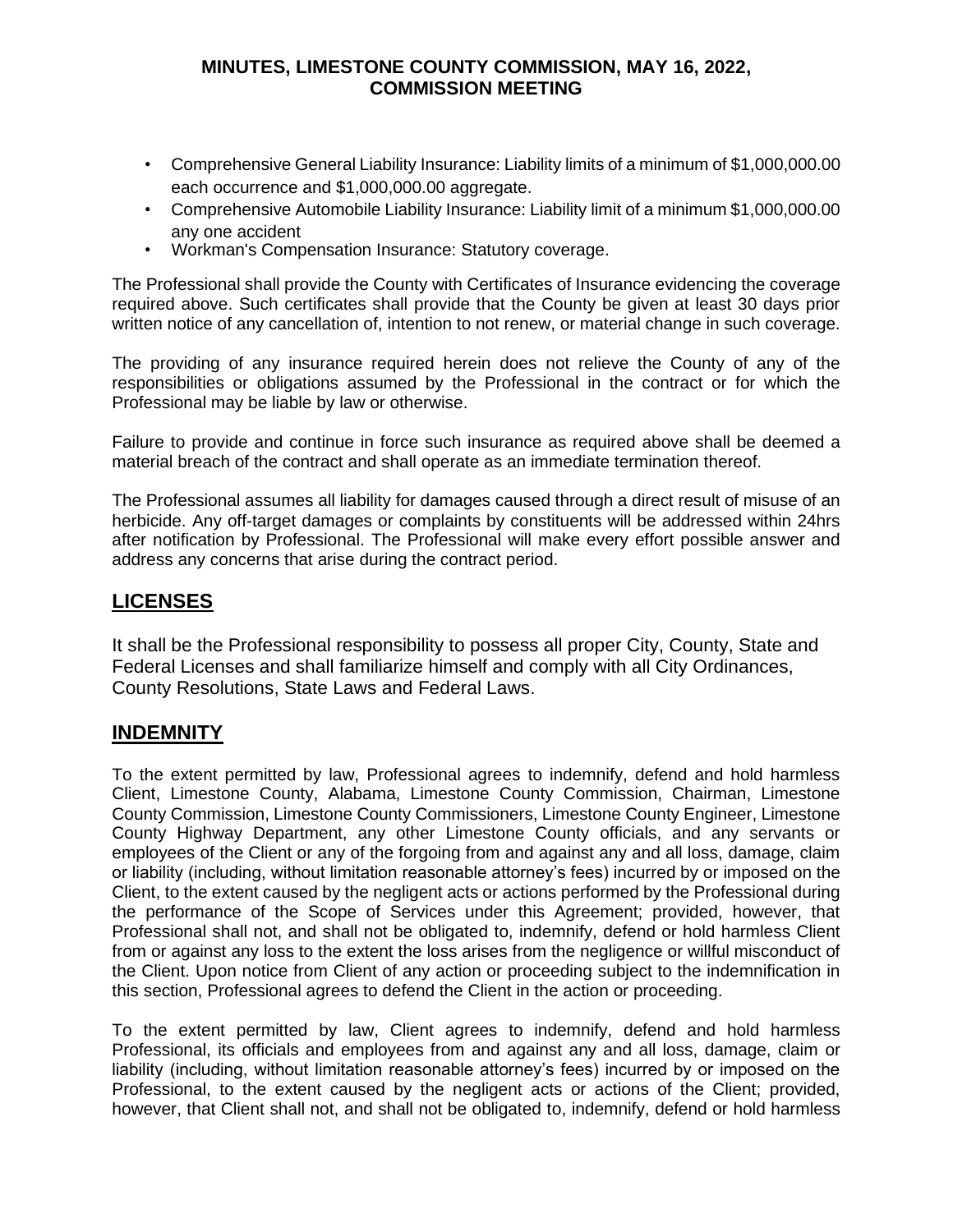Professional from or against any loss to the extent the negligence or willful misconduct of the Professional. Upon notice from Professional of any action or proceeding subject to the indemnification in this section, Client agrees to defend the Professional in the action or proceeding.

310 W. Washington St.<br>Athens, AL 35611

FOR THE COUNTY FOR THE PROFESSIONAL

Limestone County<br>
310 W. Washington St. (310 W. Washington St. (310 W. Washington St. (310 M) Auburn, AL 36830

| <b>BY</b> | <b>RV</b> |     |  |
|-----------|-----------|-----|--|
| Title     | Title CEO |     |  |
| Date      | Date      | פכה |  |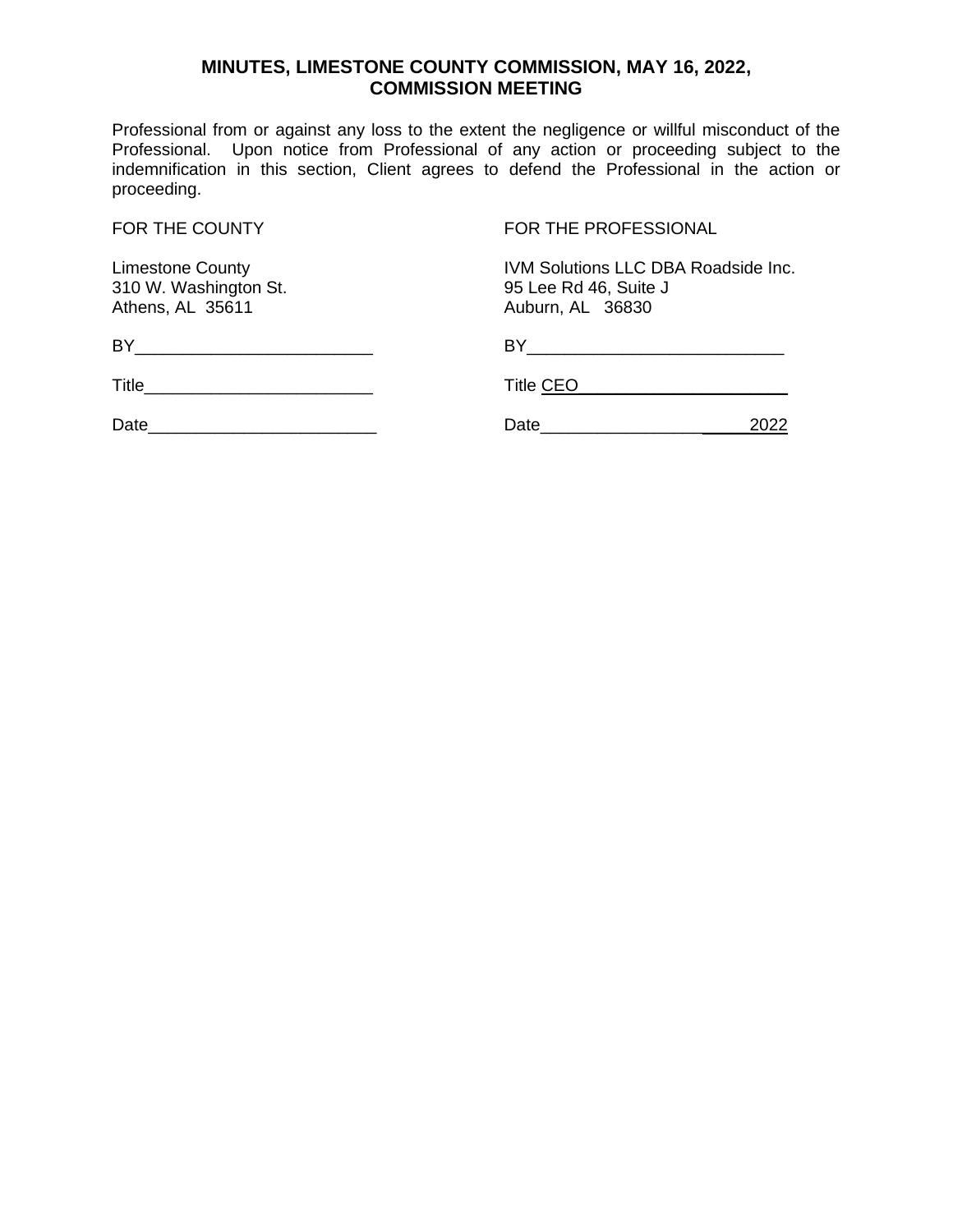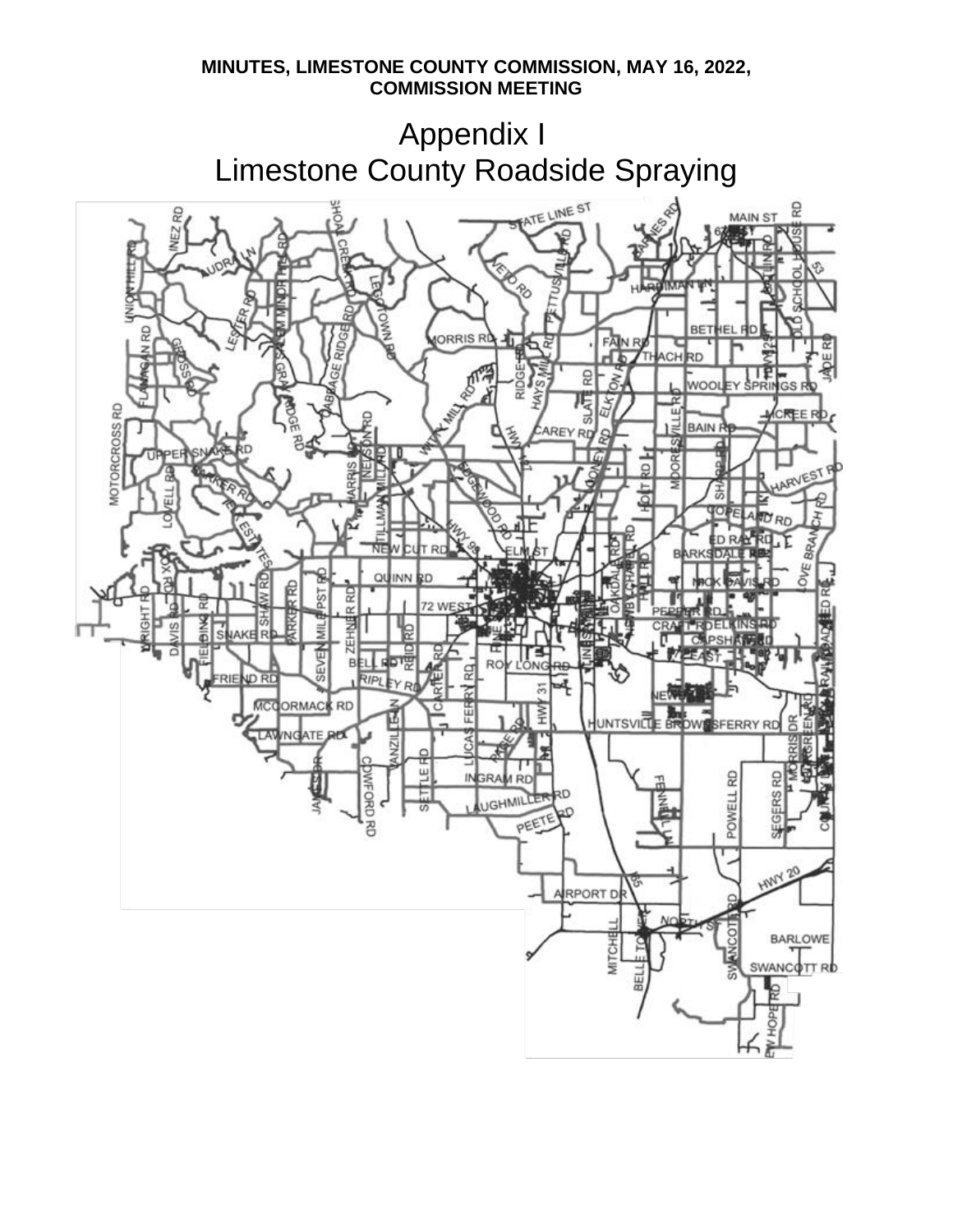The Chairman asked if there was any discussion. Commissioner Sammet inquired as if there was a time change regarding the date of this agreement, and Engineer Massey informed that IVM Solutions was late in sending the agreement. The Administrator called the roll. Daryl Sammet, aye; Danny Barksdale, aye; and LaDon Townsend, aye. Motion carries unanimously.

**MOTION** was made by Danny Barksdale and seconded by LaDon Townsend to approve a contractual amendment to the Consolidated Appropriations Act contract between TARCOG and the Limestone County Commission regarding the provision of Title IIIC-2 Home Delivered Meals as defined under the Older Americans Act.

### **CONTRACTUAL AMENDMENT Between TOP OF ALABAMA REGIONAL COUNCIL OF GOVERNMENTS And THE LIMESTONE COUNTY COMMISSION**

THIS AMENDMENT is to the Consolidated Appropriations Act (CAA) Contract between Top of Alabama Regional Council of Governments, Area Agency on Aging, hereafter known as "TARCOG AAA" and the Limestone County Commission, hereafter known as "Contractor" regarding the provision of Title IIIC-2 Home Delivered Meals as defined under the Older Americans Act.

THIS AMENDMENT reflects a change in payment and is as follows:

TARCOG AAA agrees to pay the Contractor an additional \$6,667.00 to expand and support the Home-Delivered Meals program carried out by the Limestone County Council on Aging. All other contract components will remain as stated in the original contract.

EFFECTIVE this  $1<sup>st</sup>$  day of October 2021, these funds shall be expended by September 30, 2022.

IN WITNESS WHEREOF, TARCOG and the Contractor have executed this Amendment as of the date first above written.

Council of Governments BY: BY:

Top of Alabama Regional **Limestone County Commission** 

Mike Ashurn, President Colin Daly, Commission Chairman TARCOG Board of Directors

WITNESS:

Michelle G. Jordan, Witness Executive Director, TARCOG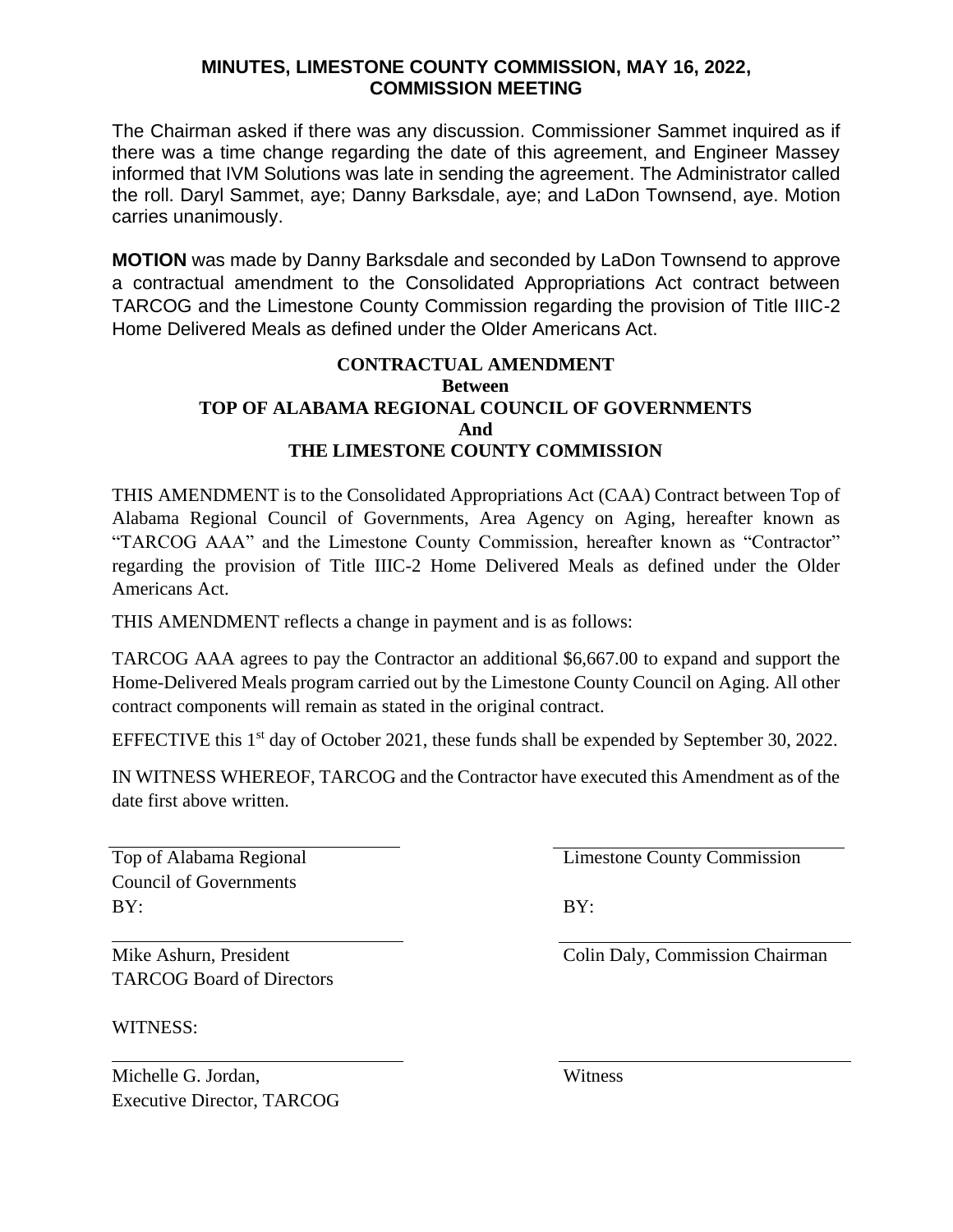The Chairman asked if there was any discussion. There was no discussion. The Administrator called the roll. Danny Barksdale, aye; LaDon Townsend, aye; and Daryl Sammet, aye. Motion carries unanimously.

**MOTION** was made by Daryl Sammet and seconded by LaDon Townsend to approve a Memorandum of Understanding between the Limestone County Commission and the City of Athens regarding debris removal and monitoring services.

# **MEMORANDUM OF UNDERSTANDING BETWEEN THE LIMESTONE COUNTY COMMISSION AND THE CITY OF ATHENS REGARDING DEBRIS REMOVAL AND MONITORING SERVICES**

WHEREAS, Alabama law authorizes counties and municipalities to enter into agreements to provide services to each other under mutually agreed to terms and conditions; and

WHEREAS, following recent natural disasters in Alabama, all counties have entered into regional preevent debris removal and monitoring services contracts to have available for each county in the event of a disaster within one or more counties necessitating the need for debris removal; and

WHEREAS, the Invitation to Bid for these regional pre-event contracts included a provision to require the successful bidder to provide services within the jurisdictional limits of a municipality within an activating county if the county and the municipality had entered into a memorandum of understanding allowing the activating county to assume responsibility for debris removal and/or monitoring services on municipal property within the jurisdictional limits of the municipality: and

WHEREAS, these regional county contracts provide that services may be performed within the jurisdictional limits of a municipality within an activating county at the direction of the county if, prior to the disaster warranting the need for debris removal and/or monitoring services, the county and the municipality have entered into a written memorandum of understanding whereby the county agrees to assume responsibility for performing the services necessary for the removal of disaster-related debris from municipal property on behalf of the municipality; and

WHEREAS, Limestone County is a party to the Region 7 county contracts for debris removal and monitoring services, which contracts provide for debris removal and monitoring services to be provided to the county upon activation under procedures set out in such contracts; and

WHEREAS, the city of Athens is not properly equipped to effectively perform debris removal operations in the event of a disaster within its jurisdictional limits, and as such, the county and municipality find it to be in their mutual best interests and to the benefit of the citizens they represent to enter into this memorandum of understanding to allow the county to have debris removal services performed on the municipal property within the jurisdictional limits of the municipality pursuant to the county regional contract for debris removal services and, if necessary, to have such debris removal monitored pursuant to the county regional contract for monitoring services; and

WHEREAS, both the *Limestone County Commission and the Athens City Council have adopted* resolutions agreeing to enter into this memorandum of understanding between the Limestone County Commission and the city of Athens which resolutions are attached hereto and incorporated by reference; and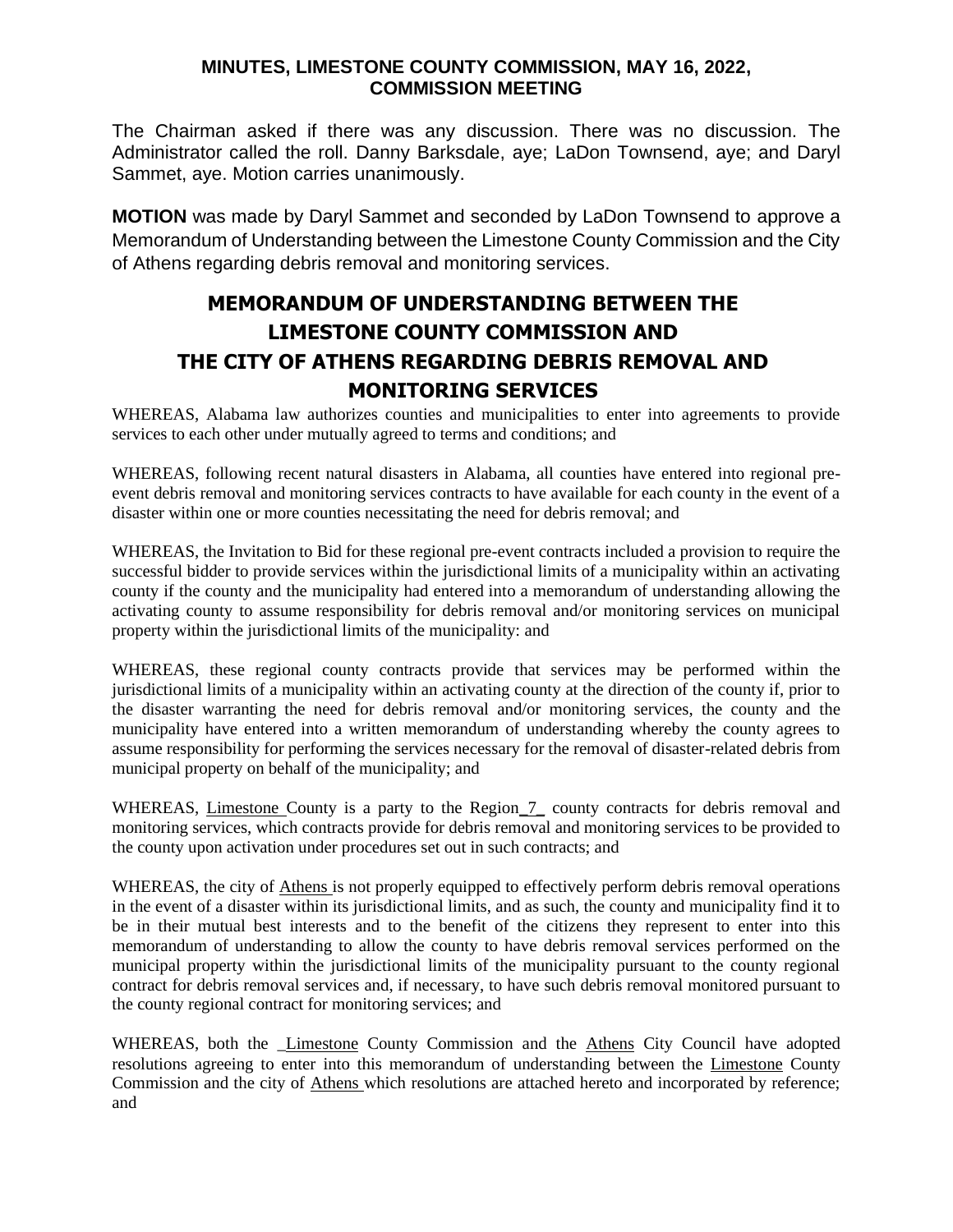WHEREAS, the Limestone County Commission and the city of Athens, as evidenced by the above referenced resolutions, also agree to the following terms and conditions:

1. That this memorandum of understanding shall only apply in the event that, following a disaster necessitating debris removal and/or monitoring services, the county has activated the Region\_7\_ contract for debris removal and/or monitoring services pursuant to procedures set out in said contract.

2. That in the event the municipality desires that the county have debris removal and/or monitoring services performed on municipal property within its municipal jurisdictional limits pursuant to this memorandum of understanding, the mayor or other municipal official designated in writing by the Athens City Council shall, unless waived by the county commission, send written notice to the county within five calendar days of a disaster necessitating the removal of debris that the municipality desires to have the county perform such services under the terms and conditions set out in the county regional contracts.

3. That, upon receipt of such request, the county determines that it can provide those services within the jurisdictional limits of the municipality pursuant to the county regional debris removal and/or monitoring services contracts.

4. That the debris removal and/or monitoring services provided to the municipality shall be limited to available contract personnel and equipment not required to meet the needs of the county, and that the judgment of the Limestone County Commission or its designee shall be final as to the personnel and equipment so available and as to the time of providing such services.

5. That the county shall only provide services within the jurisdictional limits of the municipality that are provided for in the regional county debris removal and monitoring services contracts as set out in Exhibit A of the contracts, which are attached hereto and incorporated by reference.

6. That the city of Athens shall cooperate with county and contract personnel as necessary to ensure proper management and administration of the removal of debris within the jurisdictional limits of the municipality pursuant to the regional county contracts for debris removal and/or monitoring services, which cooperation shall include, but not be limited to, allowing county personnel and their contractors access as necessary to perform debris removal and/or monitoring services as determined necessary and appropriate by county personnel and assisting as necessary to provide documentation required under the county regional joint debris removal and/or monitoring services contracts.

7. That the municipality understands that monitoring of the debris removal may be necessary and agrees to cooperate with all debris removal monitoring services conducted within its jurisdictional limits pursuant to the county regional monitoring services contract or as otherwise provided by the county.

8. That there shall be no debris removal and/or monitoring services performed on private property under this memorandum of understanding and that only services authorized under the regional county contracts as determined by the Limestone County Commission or its designated county personnel shall be provided.

9. That the county may suspend or terminate the removal of debris and/or monitoring services within the jurisdictional limits of the municipality as it deems appropriate or necessary due to (a) conditions within the county; (b) issues related to the regional county contracts for debris removal and/or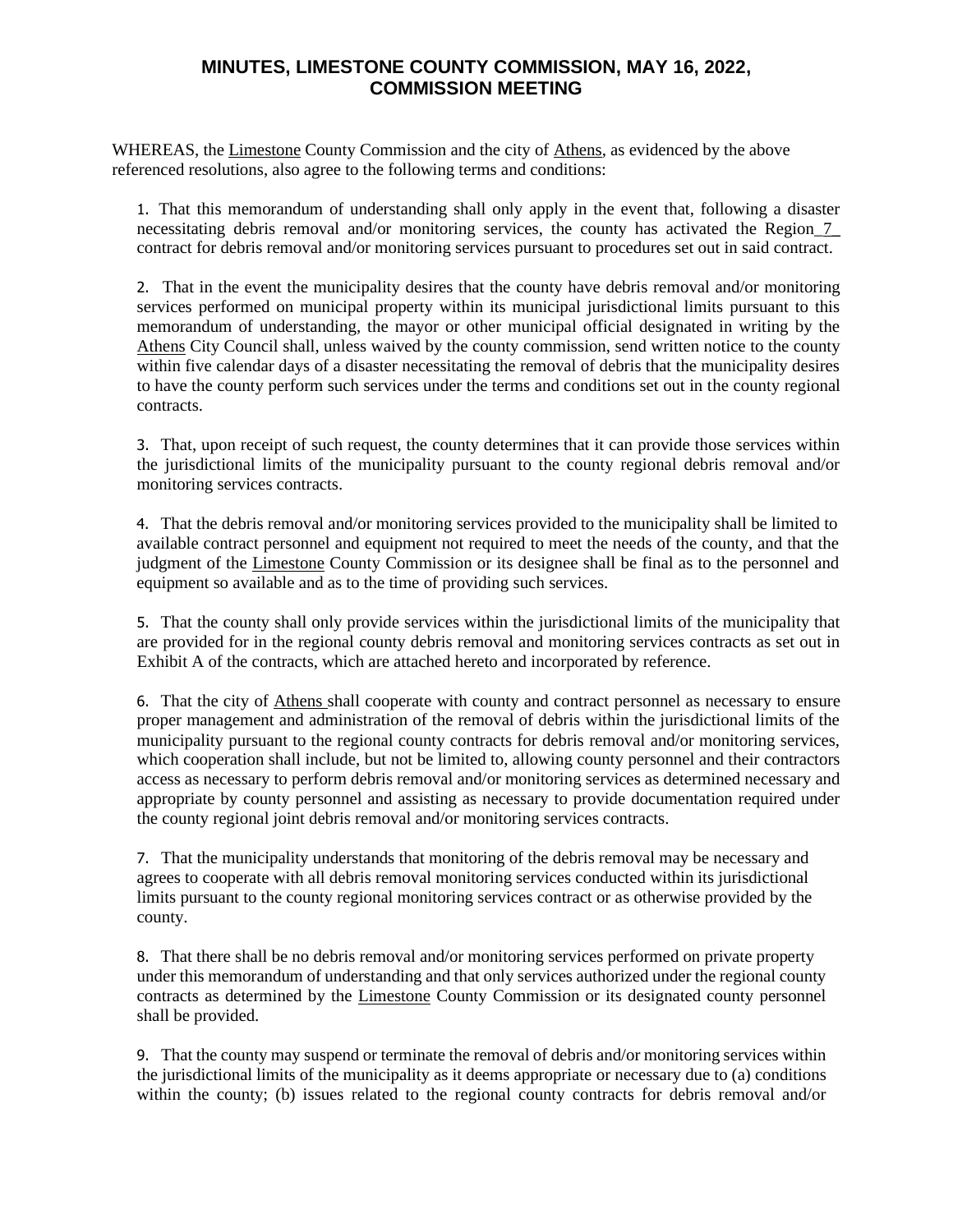monitoring; (c) lack of cooperation from municipal officials and/or employees; or (d) other reasons as warranted in the discretion of the county.

10. That by entering into this memorandum of understanding, the county assumes no liability for damages to any property of the municipality or any citizens of the municipality resulting from the debris removal or monitoring services conducted by the debris removal or monitoring services contractor. Additionally, the undersigned municipality shall indemnify and hold harmless Limestone County, its officials, employees, and agents for any damage of any type whatsoever to the municipality's property or to personal property and fixtures situated thereon, or for bodily injury or death to persons on the municipality's property, and hereby releases, discharges and waives any and all actions, either legal or equitable, which the undersigned municipality has, or ever might or may have, by reason of any action of the county and its county officials, employees or debris removal or monitoring services contractors and any action they have taken to accomplish the aforementioned purpose.

11. That, unless alternative arrangements are made between the county and municipality prior to the county providing the municipality with debris removal and/or monitoring services as provided herein, the municipality shall reimburse the Limestone County Commission for any and all expenses incurred by the county for the removal of debris within the jurisdictional limits of the municipality and/or for monitoring services related to the debris removal pursuant to the reimbursement schedule presented to the municipality by the county at the time the municipality submits its request for services as provided in this memorandum of understanding;

12. That the municipality's failure to timely reimburse the county pursuant to the reimbursement schedule presented to the municipality by the county shall be deemed a breach of this memorandum of understanding which shall result in termination of this agreement and any other remedies available to the county under the law.

13. That in the event the county receives reimbursement for any or all of its costs related to debris removal and/or monitoring services performed within the municipality's jurisdictional limits from any government or other source or sources, the county shall pay the municipality its pro rata share of such reimbursement within thirty days of receipt by the county provided the municipality has paid in full its portion of the cost of debris removal and/or monitoring services pursuant to the requirements set out in paragraph 11 above. However, if at any time after the county has been reimbursed from any source and has reimbursed the municipality in accordance with this paragraph, it is determined that the debris removal and/or monitoring services were not performed in accordance with such source or sources' debris removal and/or monitoring services laws, rules, regulations or guidance, the municipality shall promptly reimburse the County within 15 days the amount of the reduction of the county's reimbursement from such source related to the debris removal and/or monitoring services performed within the municipalities jurisdictional limits. That this agreement only applies in the event the county has activated the regional county contract for debris removal and/or monitoring services and that the county shall not be obligated to provide debris removal and/or monitoring services on municipal property within the jurisdictional limits of the municipality except as specifically provided herein.

14. That, except as provided in paragraph 11, this memorandum of understanding shall be in full force and effect from *4/20/22* until December 31, 2024 but may be renewed upon mutual consent of both parties approved in writing by both parties no later than December 1, 2023.

Executed on this the 16<sup>th</sup> day of May 2022.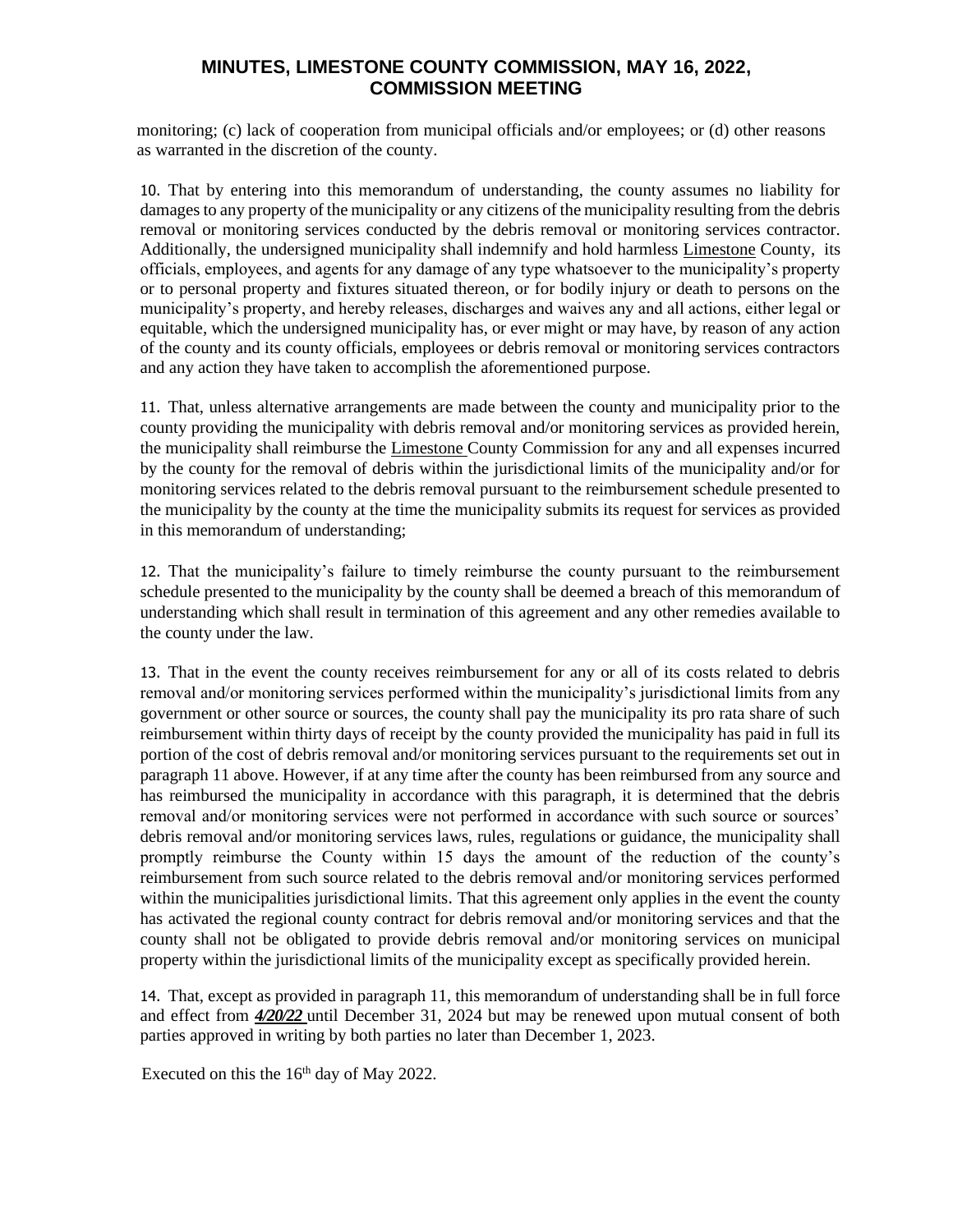\_\_\_\_\_\_\_\_\_\_\_\_\_\_\_\_\_\_\_\_\_\_\_ , Chairperson

\_\_\_\_\_\_\_\_\_\_\_\_\_\_\_\_\_\_\_County Commission

com k Mayor

The Chairman asked if there was any discussion. There was no discussion. The Administrator called the roll. Daryl Sammet, aye; LaDon Townsend, aye; and Danny Barksdale, aye. Motion carries unanimously.

**MOTION** was made by Danny Barksdale and seconded by Daryl Sammet to approve an agreement between Limestone County Commission and CASA of North Alabama for the use of office space located at Community Corrections.

#### **STATE OF ALABAMA COUNTY OF LIMESTONE**

#### **LEASE AGREEMENT**

This Lease Agreement is made and entered into this the 16th day of May 2022, by and between the Limestone County Commission, the governing body of Limestone County, Alabama (hereinafter referred to as "Lessor"), and CASA of North Alabama, an Alabama non-profit corporation (hereinafter referred to as "Lessee").

#### **WITNESSETH:**

That for and in consideration of the rents, covenants and conditions herein contained to be kept, performed and observed by Lessee and Lessor, the Lessor hereby rents and leases to Lessee, and Lessee does hereby rent and accept from Lessor, for the term herein specified, two offices, which are adjacent offices in the Limestone County Community Corrections section of the building known as the Limestone County Judicial Center Building, located at 505 South Jefferson Street, Athens, Alabama 35611, and which are to be designated by the Director of Limestone County Community Corrections, which premises shall hereinafter be referred to collectively as "the Leased Premises".

The parties acknowledge that the purpose of this lease is for the Lessee to obtain office space suitable for use as an office out of which to operate and provide charitable services to the local community by accepting appointments by the courts situated in Limestone County, Alabama, to advocate for the best interests of abused and neglected children in court and in other circumstances for the benefit of persons in Limestone County.

The Lessor has determined that a valid and important public purpose is served by the lease of the Leased Premises to Lessee and this Lease Agreement.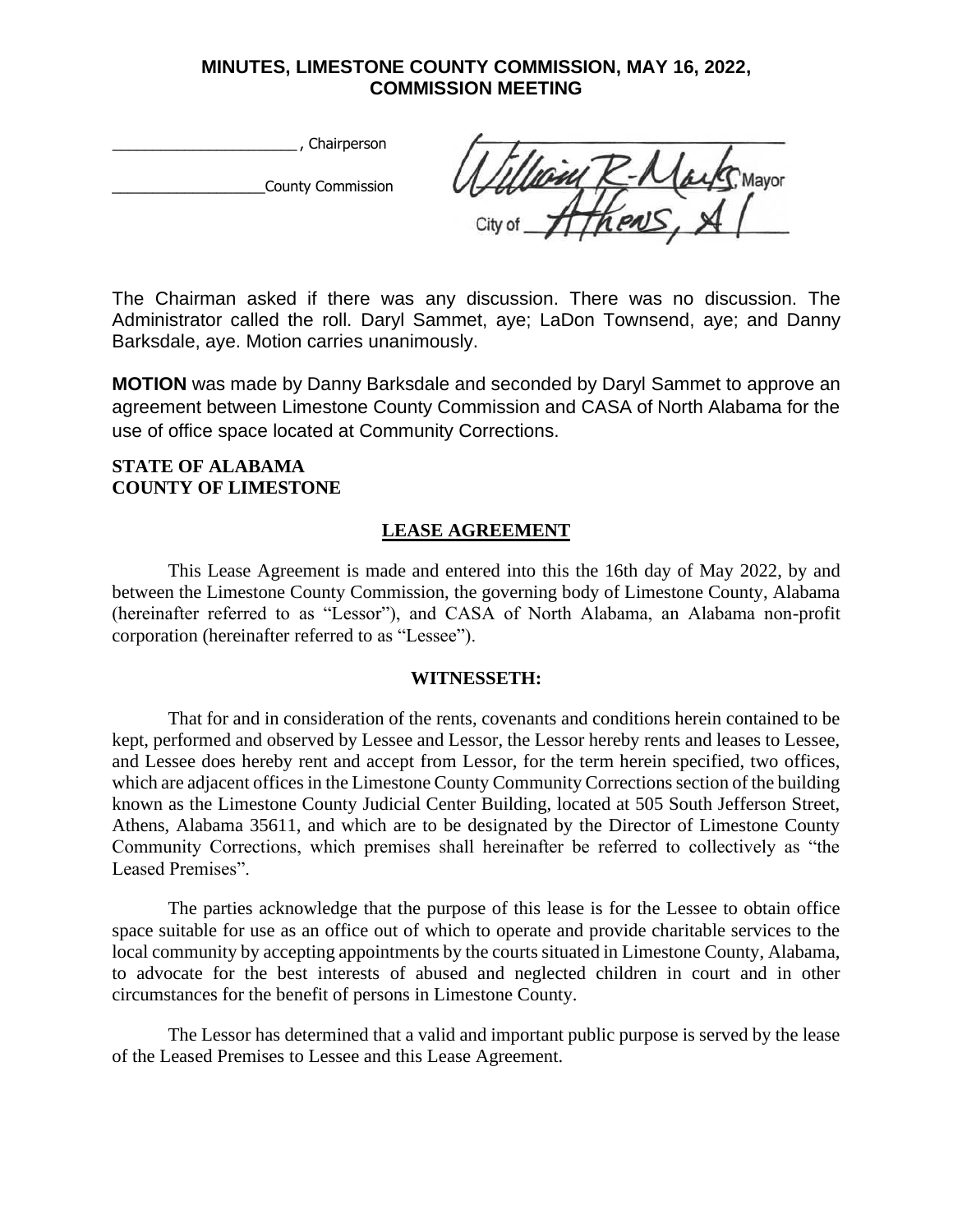For and in consideration of the terms, covenants, and conditions herein, it is agreed as follows, to wit:

1. This lease shall be for twenty-four (24) months commencing the  $16<sup>th</sup>$  day of May 2022.

2. Lessor agrees that Lessee shall not be required to pay a monthly installment as rent under this Lease agreement. However, for and in consideration of the lease of the Leased Premises to Lessee by Lessor, the Lessee agrees to maintain the Leased Premises in a clean and orderly condition.

3. Said premises shall be used by Lessee solely as an office space for the day-to-day operations of the Lessee and for the purposes stated above.

4. Lessee shall be responsible and liable for any injury or damage done to the Leased Premises that has been caused by the Lessee, its employees, or any other person whom the Lessee permits to be in, on, or about the Leased Premises. The Lessee agrees to repair, cause to be repaired, or pay for any such damage or injury to the Leased Premises within a reasonable time upon being notified by the Lessor that the damage or injury to the Leased Premises has occurred and is an item of damage or injury covered under this Lease Agreement.

5. Lessee agrees to keep the Leased Premises in good order and repair, reasonable wear and tear excepted. Lessee further agrees to keep the Leased Premises clean and sanitary. Any maintenance problem with the Leased Premises must be brought to the attention of the Lessor immediately upon discovery of the problem so as to prevent further deterioration due to negligence.

6. Lessor shall own and retain title to all furniture, fixtures, and appliances located in the Leased Premises when Lessee occupies same, and Lessor may remove said property at any time with reasonable notice to Lessee.

7. It is agreed that in the sole discretion of the Lessor, if Lessee is not taking care of said premises or keeping same in a clean and orderly condition, then Lessor shall have the right to terminate this agreement and be entitled to immediate possession of the Leased Premises.

8. Lessor shall not be liable for the damage, loss, or theft of Lessee property to the extent that such damage, loss, or theft of Lessee property is not the result of the Lessor or the Lessor's employees or agents.

9. Lessor shall not be liable for any damage to person or property sustained by the Lessee, its invitees, or other persons coming upon said premises for Lessee's purposes.

10. Lessee shall not use or permit the use of the premises for any purpose which will injure Lessor's reputation in the area or increase fire hazards to the Leased Premises.

11. Lessee shall not allow or permit any unlawful or undesirable business to be conducted in, on, or about the Leased Premises.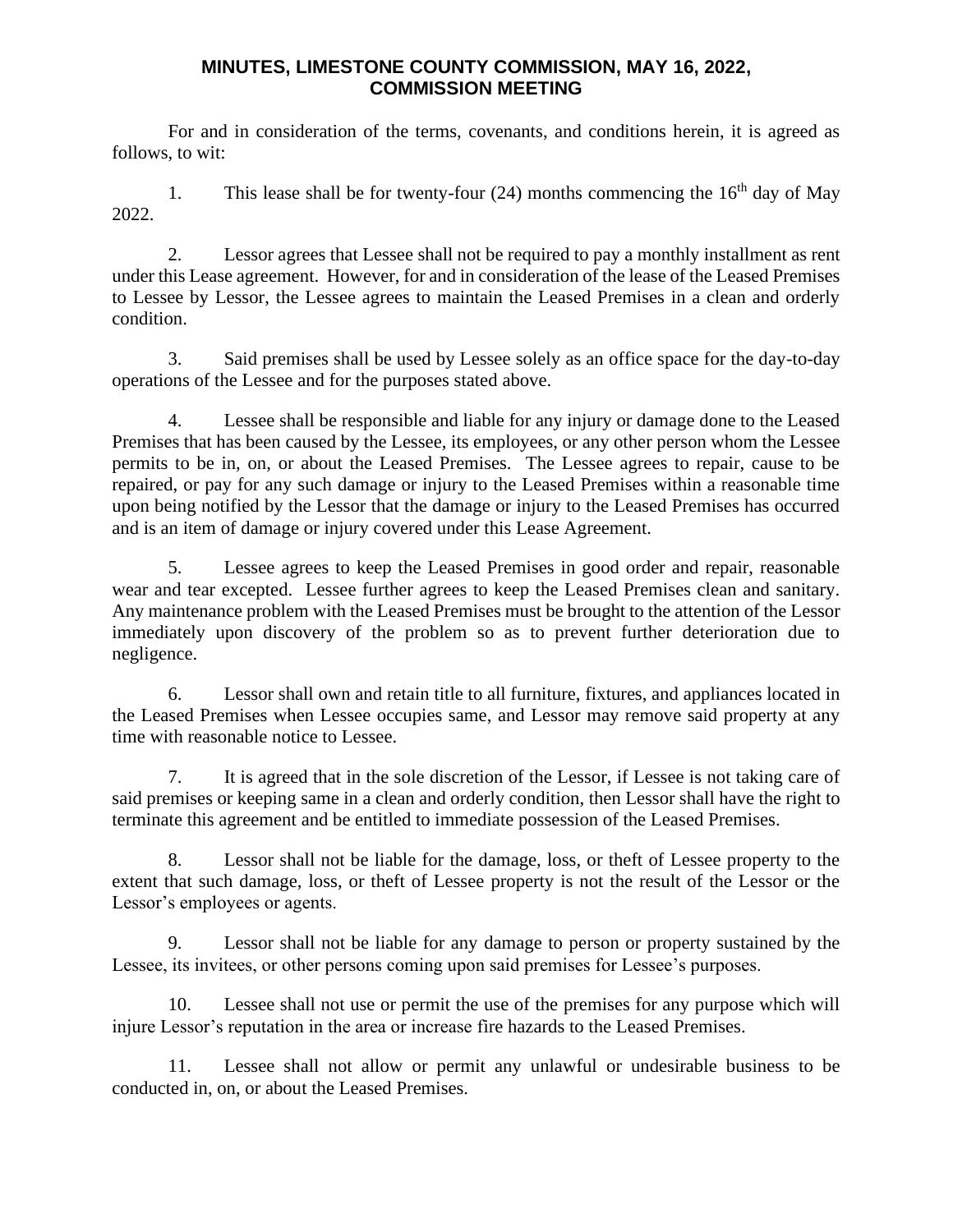12. This Lease Agreement may not be assigned by Lessee and no part of the premises shall be sub-let by Lessee without the written consent of Lessor.

13. Lessee shall at the expiration of this Lease Agreement return the peaceable possession of the premises to the Lessor in as good of a condition as received, normal wear, tear, and aging excepted.

14. In the event this lease should expire without renewal and the Lessee continues thereafter in possession of said premises, it is agreed that the Lessee shall remain as a tenant-atwill on a month-to-month basis.

15. Lessor reserves the right to enter upon and inspect the Leased Premises at such reasonable times as Lessor may deem necessary. Lessor further reserves the right to enter upon the Leased Premises to make such repairs, additions, or alterations as Lessor may deem necessary, and, in such event, Lessor shall give reasonable notice to Lessee that such repairs, additions, or alterations are to be made.

16. This Lease Agreement may be terminated by Lessor upon giving fourteen (14) days' notice to Lessee.

17. This Lease Agreement may be terminated by Lessee upon giving fourteen (14) days' notice to Lessor.

18. Subject to other provisions regarding termination herein, Lessor shall immediately notify Lessee of any sale or contract for sale or lease of the property, in writing, as soon as may be practicable. Upon sale or lease of the property the Lessor reserves the right to assign to purchaser/lessee this Lease, and Lessor shall notify Lessee of purchaser/lessee's intent to assume this Lease immediately upon learning of purchaser/lessee's intent, or as soon thereafter as may be reasonable. If purchaser does not assume this Lease, then in such event this Lease shall terminate as provided for herein or as may otherwise be agreed between the parties and/or the purchaser. Lessee shall have the right to negotiate a separate Lease for use of the Leased Premises with the purchaser/lessee.

19. Lessor warrants and represents that it has full right and power to execute and perform this Lease and to grant the rights to the Leased Premises demised herein. Lessor further warrants that Lessee, upon complying with the terms herein, shall peaceably and quietly have, hold, and enjoy the Leased Premises and all rights and privileges belonging in or otherwise pertaining thereto during the full term or any extensions thereof.

20. The Lessee agrees to indemnify and hold the Lessor, its agents, and the property of the Lessor, including the Leased Premises, free and harmless from any claims, liability, loss, damage or expense resulting from the Lessee's use of the Leased Premises, specifically including, without limitation, any claim, liability, loss or damage arising by reason of the injury to person or property, from whatever cause, while in or on the Leased Premises or in any way connected with the Leased Premises, including, but not limited to, any liability for injury to the person or personal property of the Lessee, and their agents or employees, or by reason of any work performed on the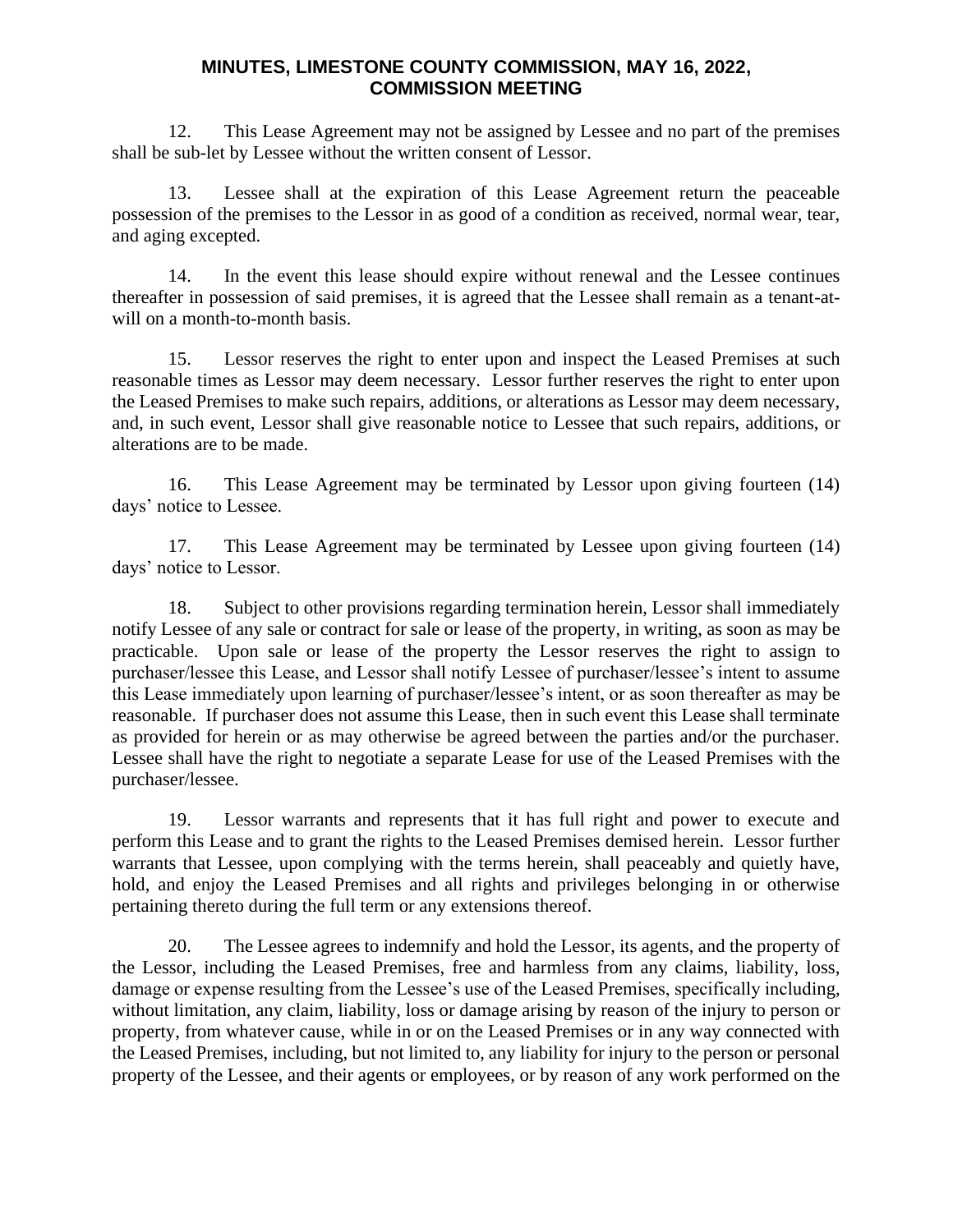Leased Premises or materials furnished to the Leased Premises at the instance or request of the Lessee, his agents or employees.

21. This Lease Agreement shall be construed under and in accordance with the laws of the State of Alabama.

**IN WITNESS WHEREOF**, the parties have hereunto affixed their seals and executed this Lease Agreement effective on the day and date first above written.

#### **LESSOR: LESSEE:**

#### **LIMESTONE COUNTY COMMISSION CASA OF NORTH ALABAMA**

| By:                | By:  |
|--------------------|------|
| <b>Collin Daly</b> |      |
| Its: Chairman      | lts: |

The Chairman asked if there was any discussion. Chairman Daly expressed his appreciation to Allynn Griffin and Austin Pike for their work with CASA. The Administrator called the roll. Danny Barksdale, aye; Daryl Sammet, aye; and LaDon Townsend, aye. Motion carries unanimously.

**MOTION** was made by Daryl Sammet and seconded by Danny Barksdale to approve the following budget revision

| <b>Department</b> | <b>Account</b><br><b>Number</b> | <b>Title of Line Item</b>     | Amount         |
|-------------------|---------------------------------|-------------------------------|----------------|
| District 1        | 112-53200-231                   | <b>R&amp;M Building</b>       | $+$ \$3,500.00 |
|                   | 112-35910-000                   | <b>Budgetary Fund Balance</b> | $-$ \$3,500.00 |

The Chairman asked if there was any discussion. There was no discussion. The Administrator called the roll. Daryl Sammet, aye; Danny Barksdale, aye; and LaDon Townsend, aye. Motion carries unanimously.

**MOTION** was made by Danny Barksdale and seconded by LaDon Townsend to approve to purchase a new Caterpillar CB13 Vibratory Compactor thru Thompson CAT in the amount of \$176,866.56, with use of American Rescue Plan Funds.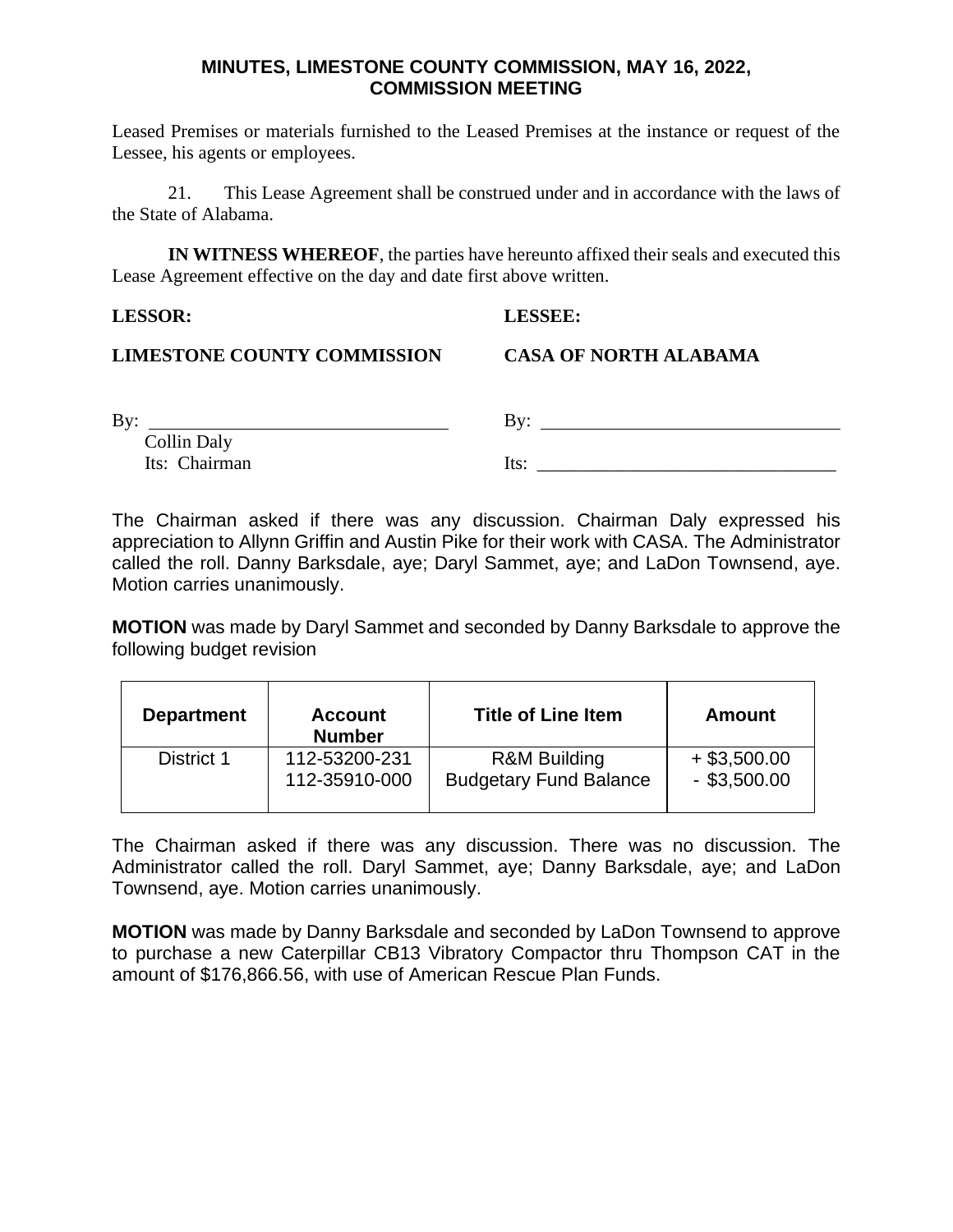

**PROPOSAL/EQUIPMENT ORDER**

**Print Date:** 5/6/2022 **Quote No.:** 4973166838-3 **Customer No:** 4947000 **Valid Until:** 12/19/2021 **PO: Salesman:** Brandon Mark Rice **Phone:**

**PURCHASER SHIP TO**

**LIMESTONE CO. COMMISSION LIMESTONE CO. COMMISSION LIMESTONE CO.** 310 W. WASHINGTON ST **COMMISSION** ATHENS AL 35611 ATHENS AL 35611

Caterpillar CB13 SN: PWP00776 EQN128432 \$176,866.56 NEW CATERPILLAR CB13 VIBRATORY COMPACTOR Warranty: 12 Month Full Machine plus Extended Powertrain Warranty w/Hydraulics for 5 years/ 7500 hours, whichever occurs 1st.

**MACHINE CONSIST:**

CB13 01A VIBRATORY COMPACTOR ENGINE, TIER 4F, STAGE 4 DRUM, SOLID PLATFORM, ROPS/FOPS ROTATION, FULL NOZZLES, PREMIUM STEERING WHEEL, PIVOTING SEAT, STD VINYL SYSTEM, VERSA-VIBE CONTROL, PREMIUM HITCH, STANDARD OIL, HYD, FACTORY FILLED LIGHTS, WORKING PRODUCT LINK, CELLULAR PL641 INSTRUCTIONS, NORTH AMERICAN LIGHT, ROTATING BEACON LIGHTS, LED, ROPS BELT, ENG SEAT BELT, 3" SENSORS, MAT TEMPERATURE MATS, WATER DISTRIBUTION LANGUAGES, OPTION 1 PLATFORM ACCESS, DUAL, ROPS CERTIFICATE OF ORIGIN PACK, DOMESTIC TRUCK

**Sales Subtotal** 176,866.56

**Tax Subtotal** 0.00

**Total** 176,866.56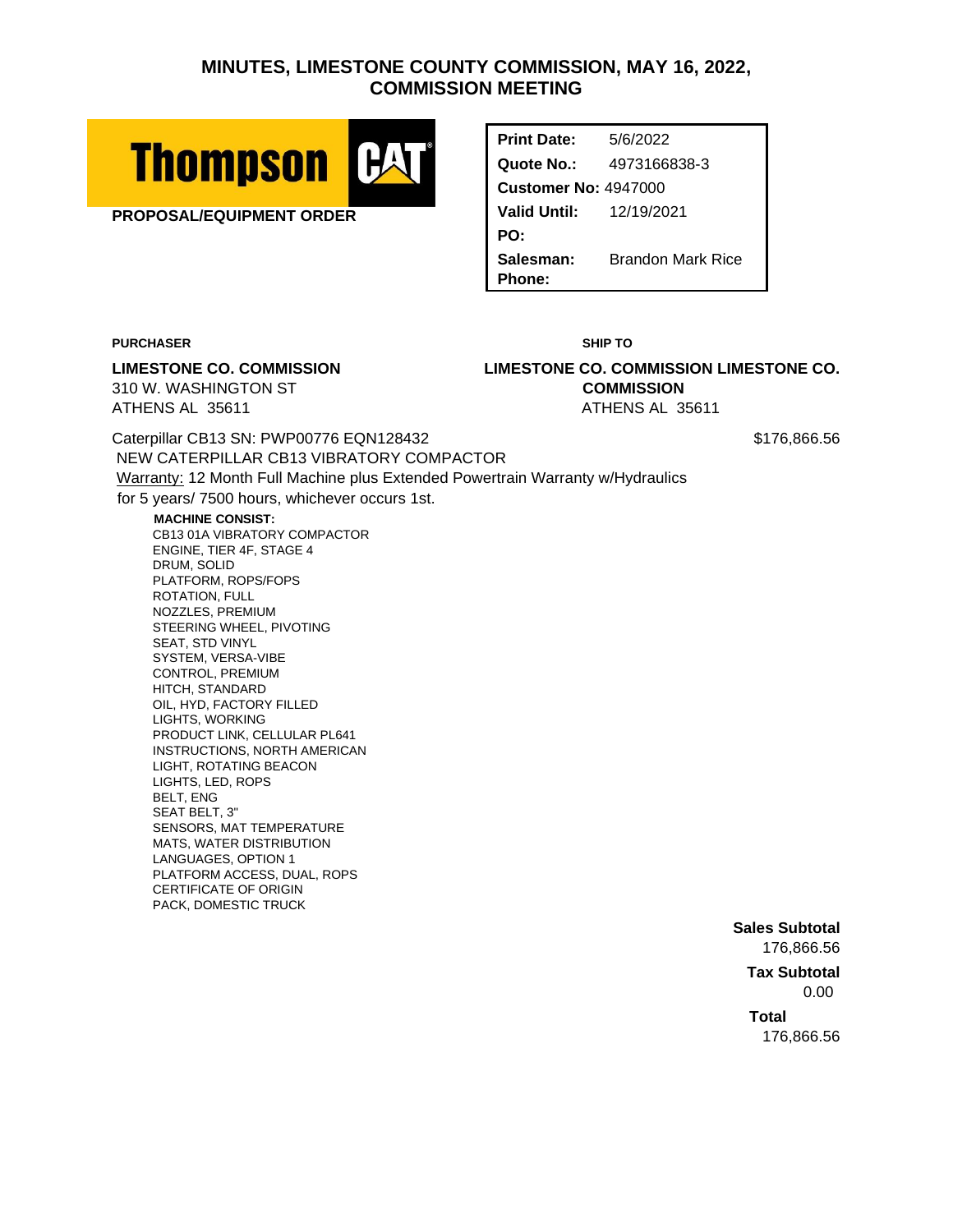#### **Prices, Taxes and Availability are subject to change**

The Equipment purchased hereunder will be delivered to Purchaser at \_\_\_\_\_\_\_\_\_\_\_\_\_\_\_\_\_\_\_\_\_\_\_\_\_\_\_\_\_\_\_\_\_\_\_\_\_\_\_\_\_\_\_\_\_\_\_\_ as soon as available from Seller's stock or from the factory, subject to normal delivery scheduling, and the Sales Price includes normal delivery charge, unless the following sentence applies:  $\Box$  (Mark box if applicable.)

Delivery will be f.o.b. Seller's address above unless Purchaser's address is shown in in the preceding sentence and a separate delivery charge is shown above. Delivery dates are approximate and subject to change. Seller will not be liable for any delays in delivery due to any cause whatsoever beyond Seller's direct control.

**This Order consists of two pages. Purchaser agrees to purchase the equipment described above on the Terms and Conditions set forth above and on the back of this page or the accompanying page.**

Signature:\_\_\_\_\_\_\_\_\_\_\_\_\_\_\_\_\_\_\_\_\_\_\_\_\_\_\_\_ Date:\_\_\_\_\_\_\_\_\_\_\_\_\_\_\_\_\_\_\_\_\_\_\_\_ TTCO:\_\_\_\_\_\_\_\_\_\_\_\_\_\_\_\_\_\_\_\_\_\_\_\_\_\_\_\_\_\_\_

XAP\_SalesQuotation\_Sales

#### **TERMS AND CONDITIONS**

1. EXECUTION OF OTHER DOCUMENTS. If the full amount of the purchase price is not paid in cash, when the equipment necessary to fill this order is available, Purchaser agrees on demand to execute and deliver to Seller such promissory notes, security agreements, financing statements, equipment leases, and other documents as Seller may require evidencing and securing the Total Balance shown above. In the event Purchaser fails to execute and deliver such documents, the entire Net Balance Due shall, at Seller's election, be immediately due and payable, together with interest as provided below from the date demand is made by Seller.

2. RISK OF LOSS; INSURANCE. The equipment shall at all times after delivery to Purchaser, Purchaser's agent, or a transportation company for delivery to Purchaser, whichever first occurs, be the sole responsibility of Purchaser, and all risk of loss or damage to the equipment or any part thereof from any cause whatsoever shall be borne by Purchaser, and shall not operate to extinguish or diminish the liability of Purchaser to Seller. Unless Purchaser pays Seller cash on or prior to delivery, Purchaser shall procure, and furnish to Seller, evidence of insurance showing the existence of valid and collectible insurance insuring the equipment against loss from fire, theft, collision and comprehensive coverage in an amount not less than the Net Balance Due or Amount to be Financed shown above, with loss thereunder payable to Seller, as loss payee, as its interest may appear. If the equipment is leased by Purchaser, Purchaser shall also furnish evidence of liability insurance satisfactory to Seller in its sole

3. DISCLAIMER OF WARRANTIES AND LIMITATION OF LIABILITY. Purchaser understands and agrees that Seller is not the manufacturer of the equipment described in this order. Seller makes no representation or warranty against latent or patent defects in material or workmanship, no warranty of capacity or performance, and no warranty that the equipment will meet the requirements of any law, regulation, specification or contract term that provides for or requires specific machinery or apparatus or specific capacity or methods of operation.

New Caterpillar products are sold subject to the terms of the applicable Caterpillar warranty. Purchaser hereby acknowledges receipt of any applicable Caterpillar warranty or warranties identified on this order. Seller assumes no responsibility for such warranties.

Seller will cooperate with Purchaser in seeking to obtain adjustment from the manufacturer for any breach of the manufacturer's warranty. Unless otherwise provided in a writing signed by Seller, any transportation, travel and other expenses will be for Purchaser's account. In no event will Seller have any obligation on account of any defect or defects in the equipment, or of any failure of the equipment to operate as warranted, or for any loss or damage to or caused by the equipment.

With respect to equipment described herein as "used" or "other", Purchaser agrees that all such equipment is sold "AS IS" and with all faults or defects except as otherwise expressly provided in any express warranty specifically set forth hereon or contained in a separate writing signed by Seller. The forgoing provisions are in lieu of all other warranties, express or implied. SELLER HEREBY DISCLAIMS, AND PURCHASER HEREBY WAIVES, ANY

WARRANTY OF MERCHANTABILITY OR FITNESS FOR ANY PARTICULAR PURPOSE AND ANY OTHER WARRANTY OR OBLIGATION OF SELLER TO PURCHASER ON ACCOUNT OF ANY DEFECT IN ORANY FAILURE

OR INSUFFICIENCY OF THE EQUIPMENT. In no event will Seller be liable for any especial or consequential damages sustained by Purchaser, even if Seller had reason to know of them.

Purchaser expressly agrees that Seller and its officers, agents, affiliates and employees shall not be liable in tort -- whether on claims of negligence, wantonness, fraud, misrepresentation, suppression, strict liability, or other theory of tort liability -- for any action or failure to act in connection with the making of this order or negotiations leading up to it, or the repair or operation of the equipment. Purchaser agrees that it is the intent of the parties to absolve Seller, its officers, agents, affiliates, and employees, from all liability in tort, and that Purchaser's sole and exclusive remedy against Seller, its officers, agents, affiliates, and employees, shall be in contract under this order or under the express warranties, if any, made by Seller under this order or in a separate writing signed by Seller.

4. PRODUCT IMPROVEMENTS; REPAIRS OF DAMAGE. Purchaser acknowledges that the equipment delivered pursuant to this order may have been modified by Seller at the manufacturer's direction or request to update or improve the equipment after it left the manufacturer's plant and that Seller may have repainted or repaired damage to the equipment suffered in demonstration, transit or storage. Purchaser consents to such modifications, repairs, or repainting and waives any further notice or disclosure thereof.

SELLER'S RESERVATION OF TITLE. Seller hereby retains title to all equipment described hereon until the Total Time Pay Balance shown hereon is paid in full or, in the case of a cash sale paid by check or a sale on account, until Seller receives full payment of the Net Balance Due in collected funds. All payments under this order shall be made in United States dollars and immediately available funds. If Purchaser defaults on any payment, the unpaid balance of the Total Time Pay Balance shall be immediately due and payable, at Seller's election. If Seller does not receive collected funds or is not paid in full when due. Seller may repossess<br>the equipment, sell it at public or private sale or a following default by its debtor. A copy of this order may be filed as a financing statement.

6. INTEREST AFTER DEFAULT. After default by Purchaser in the payment of any sum owed by Purchaser under this order, such sum shall accrue interest daily, payable on demand, at the per annumerated that is 2% in excess of the highest prime rate published in The Wall Street Journal on the date of default, such rate published in The Wall Street Journal on the date of def to increase or decrease in like amount each time the prime rate changes until such sum is paid in full.

7. COLLECTION COSTS. Purchaser agrees to pay all expenses, including reasonable attorney's fees, incurred by Seller in enforcing this order or collecting any sum owed by Purchaser hereunder following default by Purchaser.

8. ARBITRATION OF DISPUTES. Purchaser and Seller acknowledge and agree that the transaction between them involves "commerce" as that term is used in the Federal Arbitration Act. Purchaser and Seller agree that all disputes, controversies or claims of any kind whatsoever arising out of or related to this order, the equipment, the transactions evidenced or contemplated by this order, any prior negotiations or dealings between them, or any maintenance or service performed by the order, any prior negotiations or dealings between them, o Seller on the equipment or on any other related or unrelated property before or after the date of this order, or arising out of or related to any relationship resulting from any of the foregoing, whether based in tort, contract, warranty, or statutory or strict liability, shall be submitted to binding arbitration held in Birmingham, Alabama in accordance with the Commercial Arbitration Rules of the American Arbitration Association. The arbitrator shall determine whether the dispute is subject to arbitration.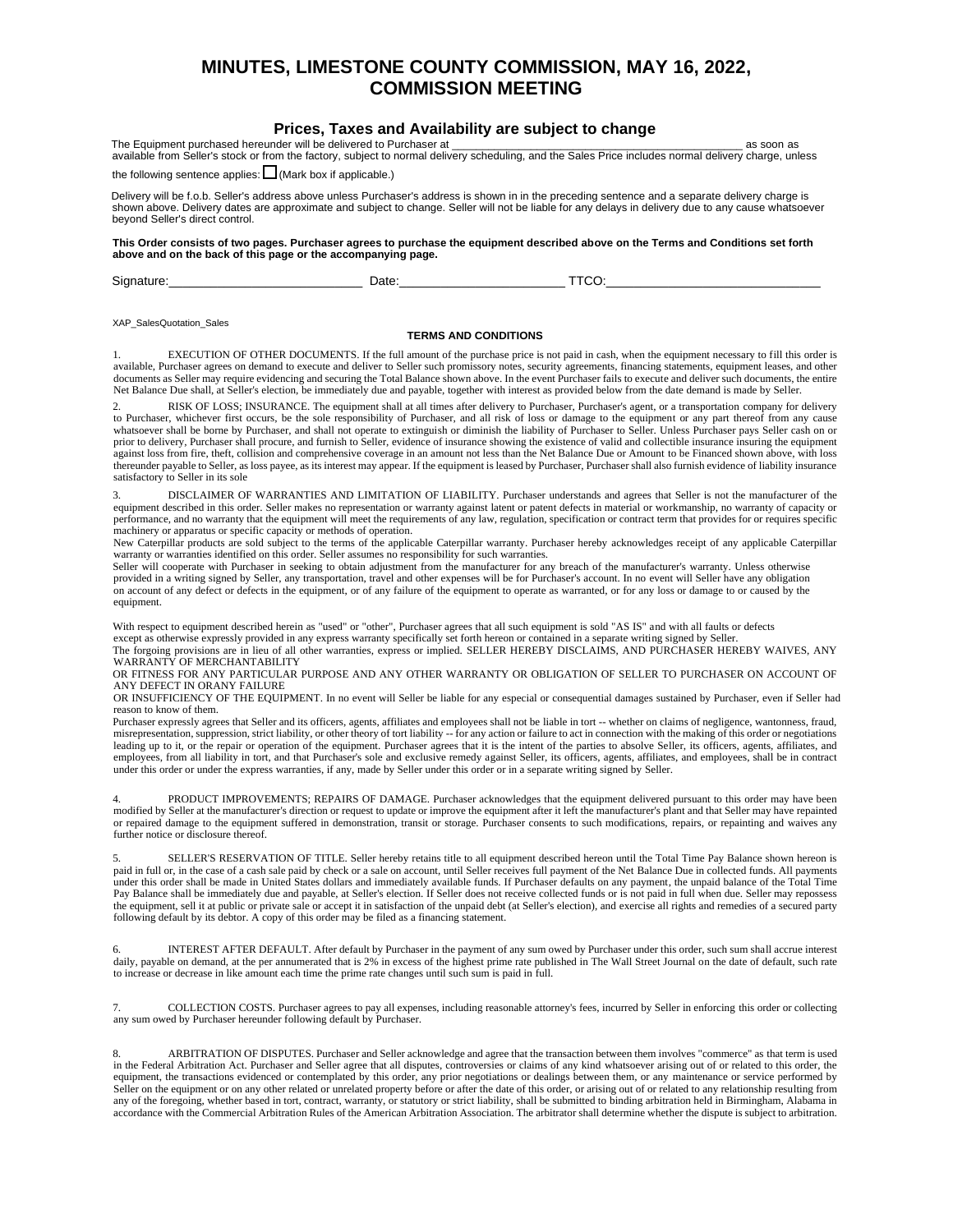Judgment on the arbitrator's award may be entered by any court of competent jurisdiction. The arbitration shall be conducted by a sole arbitrator who shall be well versed in the sale and financing of equipment of the type involved in the dispute and shall, at the election of either party, be an attorney at law who has been licensed to practice at least 10 years. The arbitrator may not award, punitive, consequential or special damages. The foregoing does not affect the right of either party to seek a judgment in court against the other on a contract claim for breach of an express covenant to pay money and for interest and costs of collection, or to exercise any right of offset or self-help repossession, or to seek a court order for possession of personal property, or to seek an injunction or other purely equitable remedy other than a stay of arbitration. The parties agree that the commencement of litigation by either of them pursuant to the preceding sentence or otherwise shall not operate as a waiver or estoppel of the right to arbitrate any counterclaim or other similar claim, and that upon the giving of a notice of arbitration of the counterclaim or similar claim by any party hereto, the litigation of the counterclaim shall be stayed and the counterclaim shall be submitted to binding arbitration hereunder. The parties hereby waive the right to trial by jury of all disputes, controversies and claims which they have hereby agreed to resolve by arbitration whether or not the dispute, claim or controversy is submitted to arbitration or is decided by a court.

. 9. NO ADDITIONAL OR DIFFERENT TERMS. If Purchaser has sent or hereafter sends Seller a purchase order, order acknowledgement, or other writing that states terms additional to or different from those contained in this order, any acceptance of this order by Seller is expressly made conditional on Purchaser's acceptance of the terms and conditions of this order, and Seller hereby gives notification of its objection to any additional or different terms proposed by Purchaser.

#### **10. Notice of Thompson Tractor Co., Inc. and Caterpillar, Inc. Customer Data and Telematics Data Privacy Statements Customer Data**

We collect information about specific machines or products (e.g., configuration or consumption of parts and services by serial number) or groups of machines or products and customer information allows for identifying and contacting a customer such as name, address, phone number and email address. **Telematics Data**

In the event this machine is equipped with telematics devices such as Vision Link, data concerning this machine, its condition, and its operation is being collected and transmitted to Caterpillar Inc., its affiliates, and/or Thompson Tractor Co., Inc. Thompson https://digitalauthorizationtool.cat.com/

Thompson Tractor Co., Inc. recognizes and respects customer privacy. The Thompson Tractor Co., Inc. Customer Data Privacy Statement and the Telematics Data Privacy Statement (the "Privacy Statement") describe the categories of information collected, the purposes of the processing of the information, and how the information is shared. The Privacy Statements are available online a[t www.thompsontractor.com.](http://www.thompsontractor.com/)

 $Initial$  :

The Chairman asked if there was any discussion. There was no discussion. The Administrator called the roll. Danny Barksdale, aye; LaDon Townsend, aye; and Daryl Sammet, aye. Motion carries unanimously.

**MOTION** was made by LaDon Townsend and seconded by Danny Barksdale to approve to appoint Chairman Collin Daly to serve on the 2022-2023 ACCA Legislative Committee.

The Chairman asked if there was any discussion. There was no discussion. The Administrator called the roll. LaDon Townsend, aye; Danny Barksdale, aye; and Daryl Sammet, aye. Motion carries unanimously.

**MOTION** was made by Daryl Sammet and seconded by Danny Barksdale to approve to hire the following:

- 1. Bryce Hogan Camp as Communications Officer, pending drug screening; and
- 2. Chastity Nichole Holland as Communications Officer, pending drug screening.

The Chairman asked if there was any discussion. There was no discussion. The Administrator called the roll. Daryl Sammet, aye; Danny Barksdale, aye; and LaDon Townsend, aye. Motion carries unanimously.

**MOTION** was made by LaDon Townsend and seconded by Danny Barksdale to approve the following merit increases, which are included in the base pay and cost of living pay as listed below.

| Name          | <b>Position</b> | <b>Effective Date</b> |  |
|---------------|-----------------|-----------------------|--|
| Amanda Morgan | Director        | 6/1/2022              |  |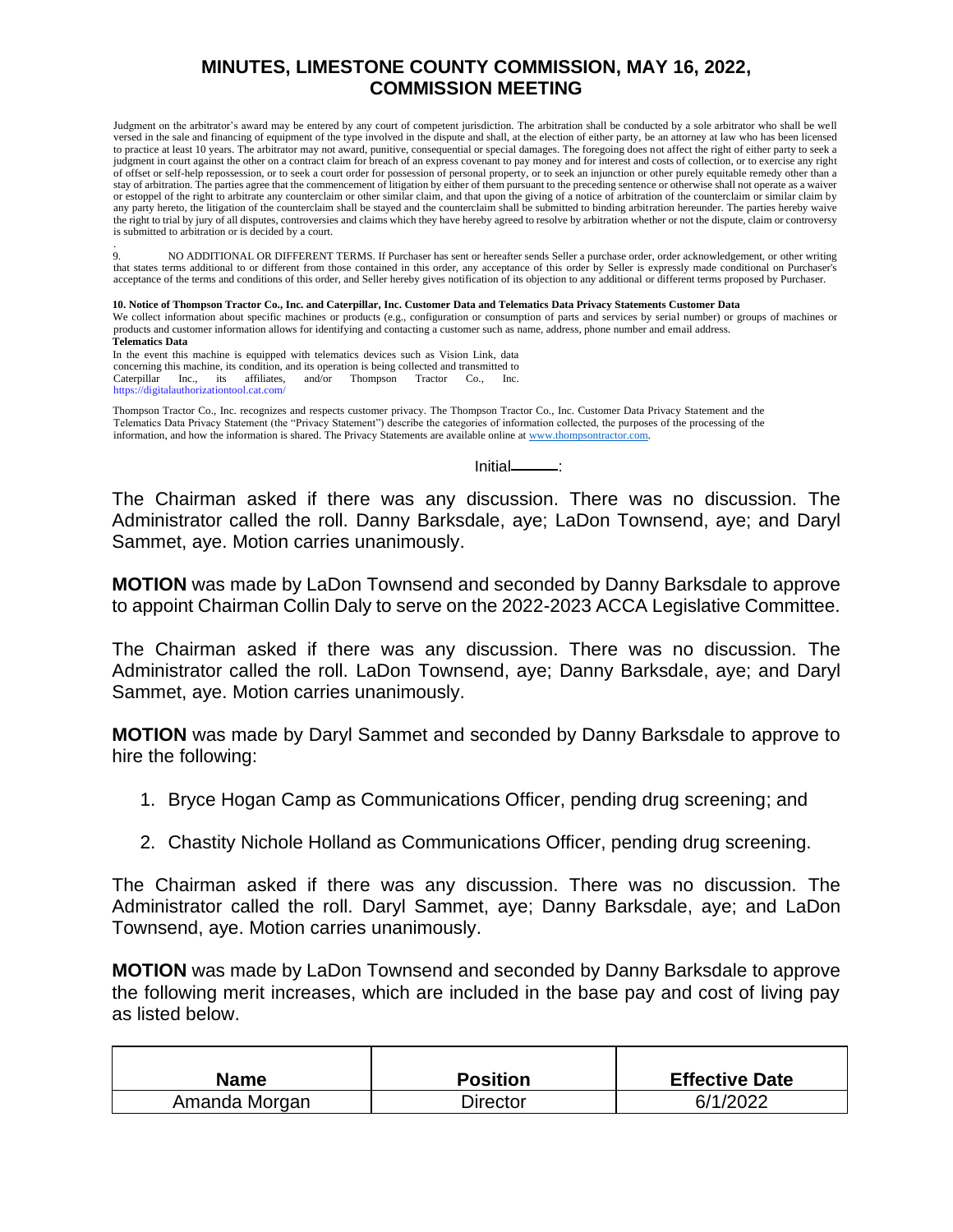| Ellen Morell            | <b>County Administrator</b>         | 6/21/2022 |
|-------------------------|-------------------------------------|-----------|
| <b>Hunter Daws</b>      | 6/20/2022<br><b>Project Manager</b> |           |
| Todd Lawson             | <b>GIS Technician</b>               | 6/10/2022 |
| <b>Whitney Aldridge</b> | Probate Clerk I                     | 6/25/2022 |

The Chairman asked if there was any discussion. There was no discussion. The Administrator called the roll. LaDon Townsend, aye; Danny Barksdale, aye; and Daryl Sammet, aye. Motion carries unanimously.

**MOTION** was made by Danny Barksdale and seconded by Daryl Sammet to approve the following subdivisions:

| <b>Name</b>                        | S/D<br>Гуре | <b>Approval</b><br>Type | Lots | <b>District</b> | Location               |
|------------------------------------|-------------|-------------------------|------|-----------------|------------------------|
| The Billy Gene & Linda Gail        | Minor       | Preliminary &           | 3    |                 | North of 25423         |
| Posey Farm - replat Lot 14         |             | Final                   |      |                 | Mooresville Rd west    |
|                                    |             |                         |      |                 | side of Mooresville Rd |
| <b>Mallard Landing Subdivision</b> | Major       | Final                   | 57   | 2               | Located at the         |
|                                    |             |                         |      |                 | southwest corner of    |
|                                    |             |                         |      |                 | East Limestone Rd and  |
|                                    |             |                         |      |                 | Barksdale Rd           |

The Chairman asked if there was any discussion. There was no discussion. The Administrator called the roll. Danny Barksdale, aye; Daryl Sammet, aye; and LaDon Townsend, aye. Motion carries unanimously.

**MOTION** was made by LaDon Townsend and seconded by Daryl Sammet to approve to amend the staffing plan to add three (3) part time driver positions to the Council on Aging Department.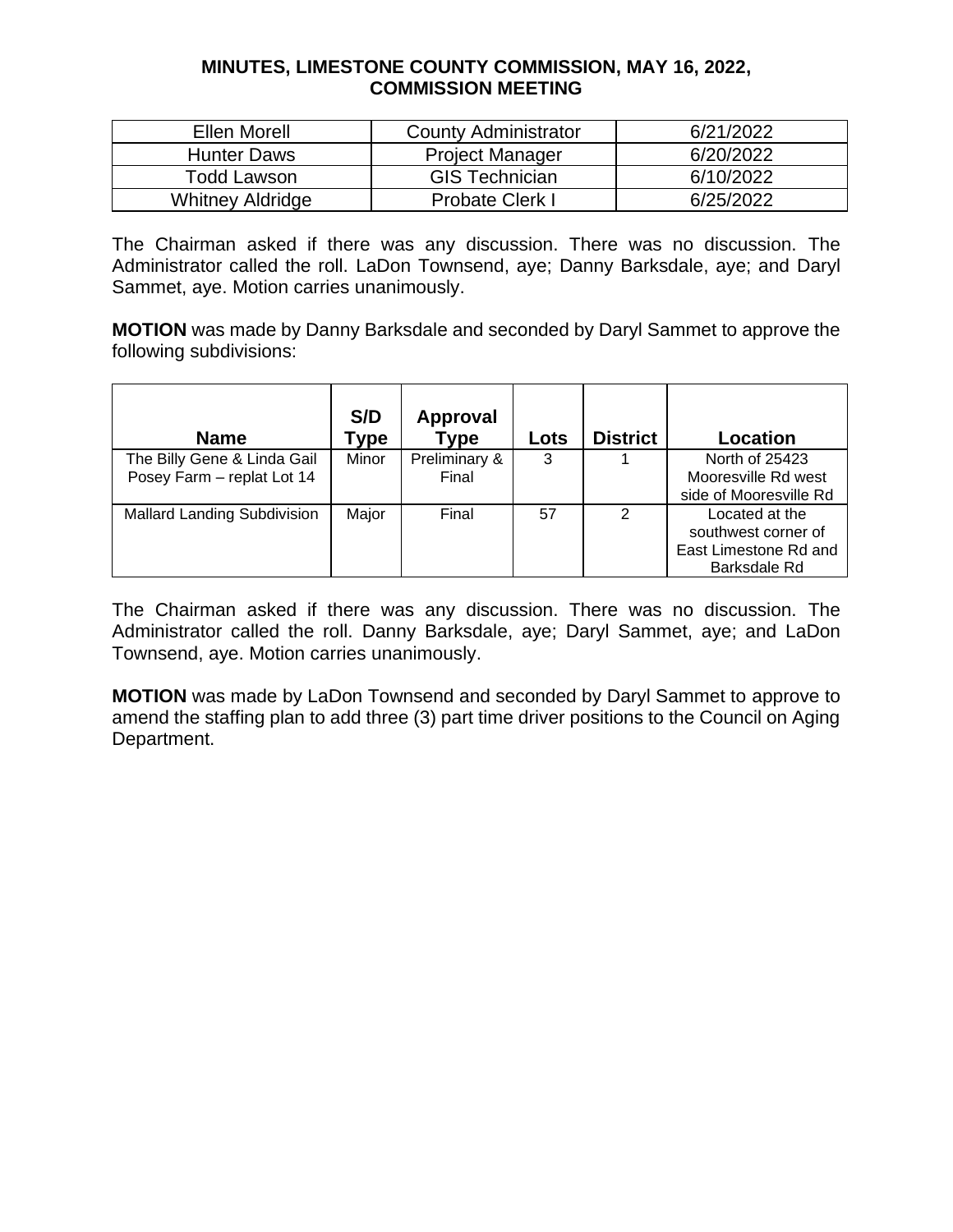

#### \*EMA Officer

10 years' experience & required certifications: 19

#### \*\*Real Property Appraiser

Trainee: 14; 18 months' experience: 17; State certified: 18